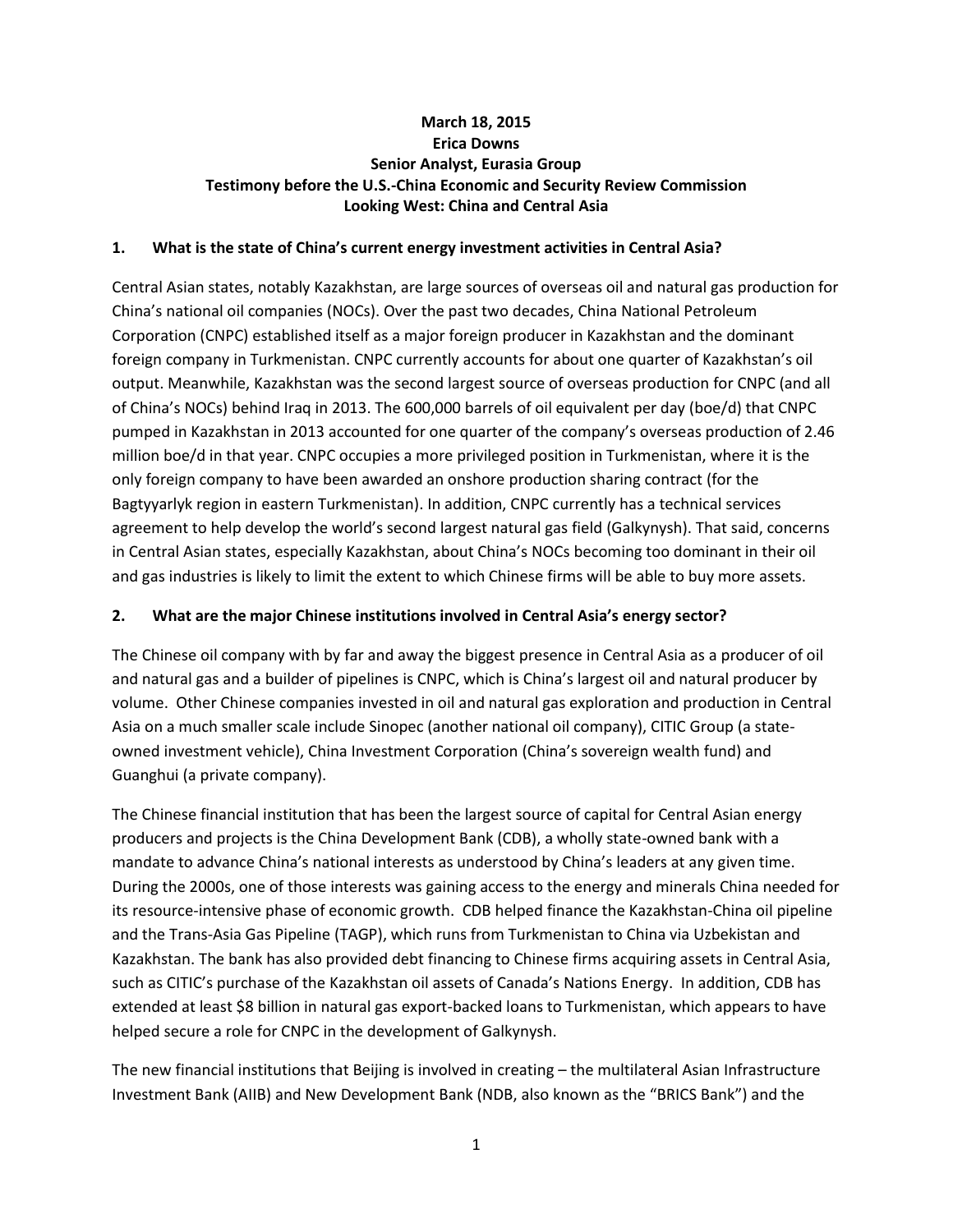China-operated Silk Road Fund (SRF) -- will probably emerge as new sources of capital for oil and natural gas projects in Central Asia for Chinese firms. Beijing seeks to forge greater economic connectivity between China and the rest of Eurasia through the construction of a "Silk Road Economic Belt," stretching from China to Europe. The SRF is the new financial institution most closely associated with this endeavor. However, financing projects aimed at delivering more oil and natural gas to China probably will not be as high a priority for Beijing as helping Chinese companies in industries hard hit by China's economic slowdown (such as rolling stock, iron and steel, cement and other construction-related sectors) find new business opportunities abroad.

# **3. How do Chinese leaders hope Central Asian energy resources will alleviate China's energy insecurity? How likely is it that this will come to pass?**

Beijing views the Kazakhstan-China oil pipeline and the TAGP (and oil and natural gas pipelines from Myanmar and Russia) as enhancing China's security of supply by diversifying not only the countries from which China imports oil and natural gas but also the routes by which those imports reach China. Moreover, the Chinese government undoubtedly regards overland imports as safer than seaborne ones because countries like Russia and Kazakhstan are unlikely to yield to any political pressure from the United States to stop deliveries to China.

While both Central Asian pipelines have furthered China's import diversification, the TAGP has contributed more. China imported 26,000 barrels per day (b/d) of oil from Kazakhstan in 2004, the year before the pipeline went into operation. Last year, the Kazakhstan-China oil pipeline shipped 240,000 b/d to China (approximately 100,000 b/d of Kazakh oil and 140,000 b/d of Russian oil), accounting for just 4% of China's total crude oil imports of 6.2 million b/d. For comparison, China imported 997,000 b/d – 20% of its total crude imports -- from Saudi Arabia, its largest crude oil supplier. In contrast, the TAGP, which went into operation in December 2009, has transformed Turkmenistan into China's largest supplier of natural gas, delivering 25.8 billion cubic meters (bcm) -- 44 percent of China's imports -- last year. Guanghui, a private energy company, also operates a very small natural gas pipeline that runs from Kazakhstan to China.

However, Beijing is less worried about energy supply security today than it was in the late 1990s and 2000s. Not only is China's oil demand growth decelerating, but Chinese officials appear to be more comfortable with reliance on the world oil market than they were even just ten years ago. Moreover, the US shale revolution has eased concerns in China about competition for energy resources.

# **4. How does China's energy engagement with Central Asia impact regional and global energy markets and other countries in the region?**

The Kazakhstan-China oil pipeline has helped Kazakhstan, a landlocked country far from the open ocean, to better align its oil exports with the shifting geography of oil demand growth from west to east. The majority of Kazakhstan's oil exports flow to Europe, where oil demand growth is in a long-term structural decline. In contrast, China's demand for oil is continuing to grow, albeit at a slower rate than in the 2000s. Overland pipeline deliveries are currently the only way for Kazakhstan to deliver sizeable volumes to China.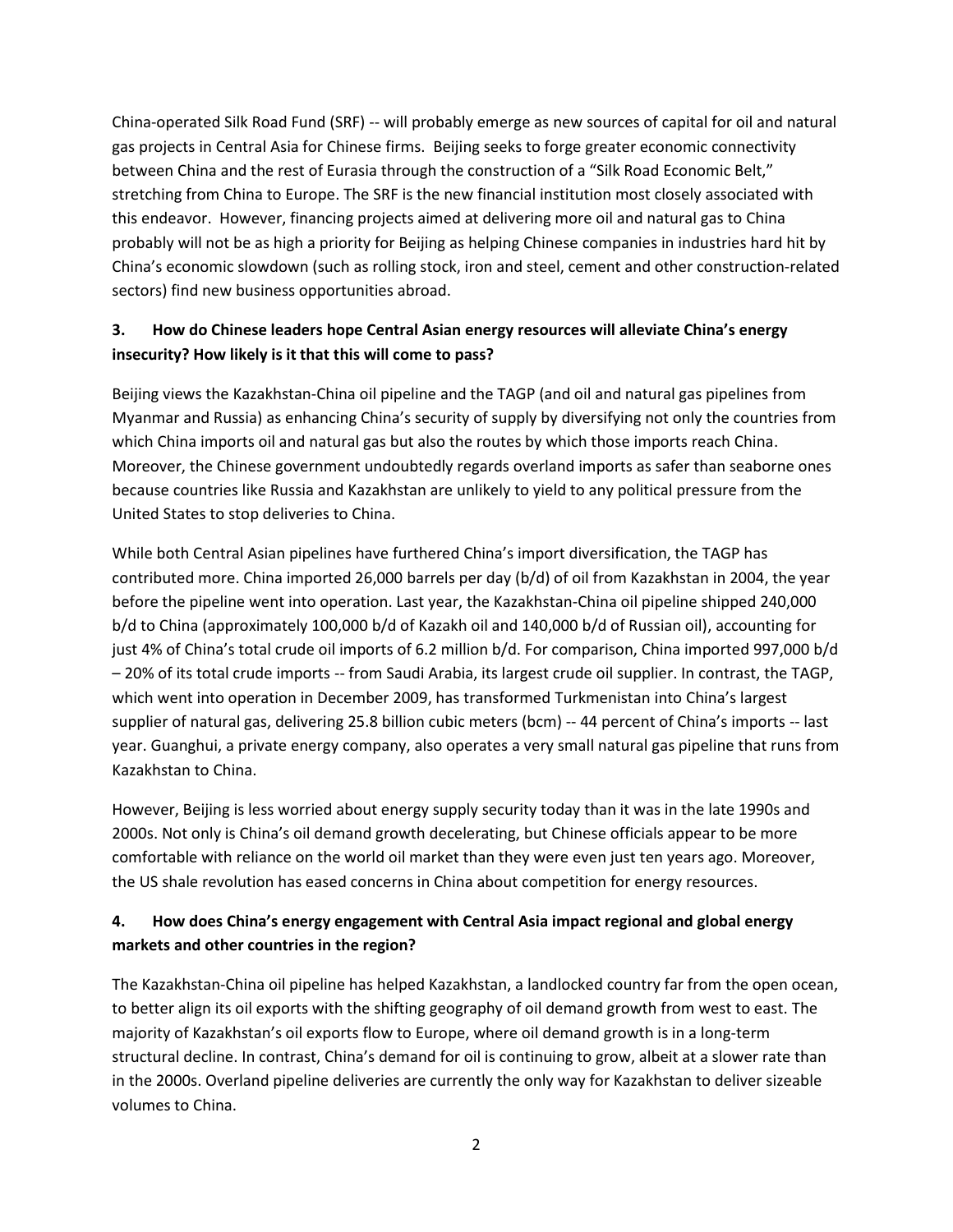Similarly, the TAGP has helped Turkmenistan, another landlocked country, adapt to the shifting geography of natural gas demand from east to west. Europe's natural gas demand has been slow to recover since the global financial crisis. In contrast, China is likely to be a major driver of global demand growth at least through 2020 despite the slowdown in Chinese gas demand growth last year. The importance of China to Turkmenistan's economic livelihood is underscored by the ongoing cutbacks in Russian and Iranian imports of Turkmen gas. Russia's Gazprom, whose purchases from Turkmenistan peaked at 40 bcm in 2008, announced it would reduce its imports this year from 10 bcm to 4 bcm.

China's involvement in Central Asia's energy sector has been negative for Russia because it has contributed to the erosion of Russian influence over Central Asian states by providing them with non-Russian export routes and sources of financing. Moreover, Central Asian states, notably Turkmenistan, have a first-mover advantage in the competition for shares of the Chinese natural gas market. The TAGP has been operating for more than five years, while the Power of Siberia pipeline is not scheduled to begin delivering natural gas from Russia to China until 2018-2019 barring any sanctions-related delays. In addition, China appears to have successfully used the price it pays for Turkmen gas to drive a hard bargain with Russia for the price of the gas it will import through the Power of Siberia pipeline. Although Gazprom has declared the pricing formula to be a commercial secret, a back-of-the-envelope calculation indicates a price closer to what CNPC pays Turkmenistan at the Chinese border and below the price level sought by the Russians. China will also attempt to leverage the price it pays for Turkmen gas in negotiations for a second gas pipeline from Russia (the Altai line) to China.

### **5. To what extent do Chinese and U.S. companies operating in Central Asia complement or compete with each other?**

The shale revolution in the United States has diminished competition between Chinese and US companies for oil and natural gas assets in Central Asia by easing concerns about oil scarcity and providing US companies with a more attractive investment destination. In recent years, US oil companies have increasingly focused their upstream investments on the United States, which is a much less risky place to operate than many other countries because of its political stability, strong rule of law and low tax and royalty rates. This trend towards "onshoring" is unlikely to go away as a result of one or two years of slower shale growth due to lower oil prices. Consequently, acquiring exploration and production assets in Central Asia is not as high a priority as it was for US oil companies before 2008.

Take the case of Kazakhstan. Even before the US shale energy revolution, there was much frustration among US and European oil companies operating in Kazakhstan because of Astana's high level of involvement in the oil industry, resource nationalist practices, delays and cost overruns. But the companies stayed put due to the dearth of opportunities elsewhere to invest in such large fields, many of which are in countries closed to foreign equity participation. However, the US shale revolution presented oil companies with a more attractive investment destination. In 2013, for example, Conoco Phillips sold its 8.4% stake in the multinational consortium developing Kazakhstan's giant Kashagan field to Kazakhstan's state oil company, KazMunaiGaz, for \$5.4 billion as part of a broader effort by Conoco Phillips to rationalize its international portfolio to focus on developing its shale assets in the United States. KazMunaiGaz subsequently sold the stake it purchased from Conoco Phillips to CNPC.